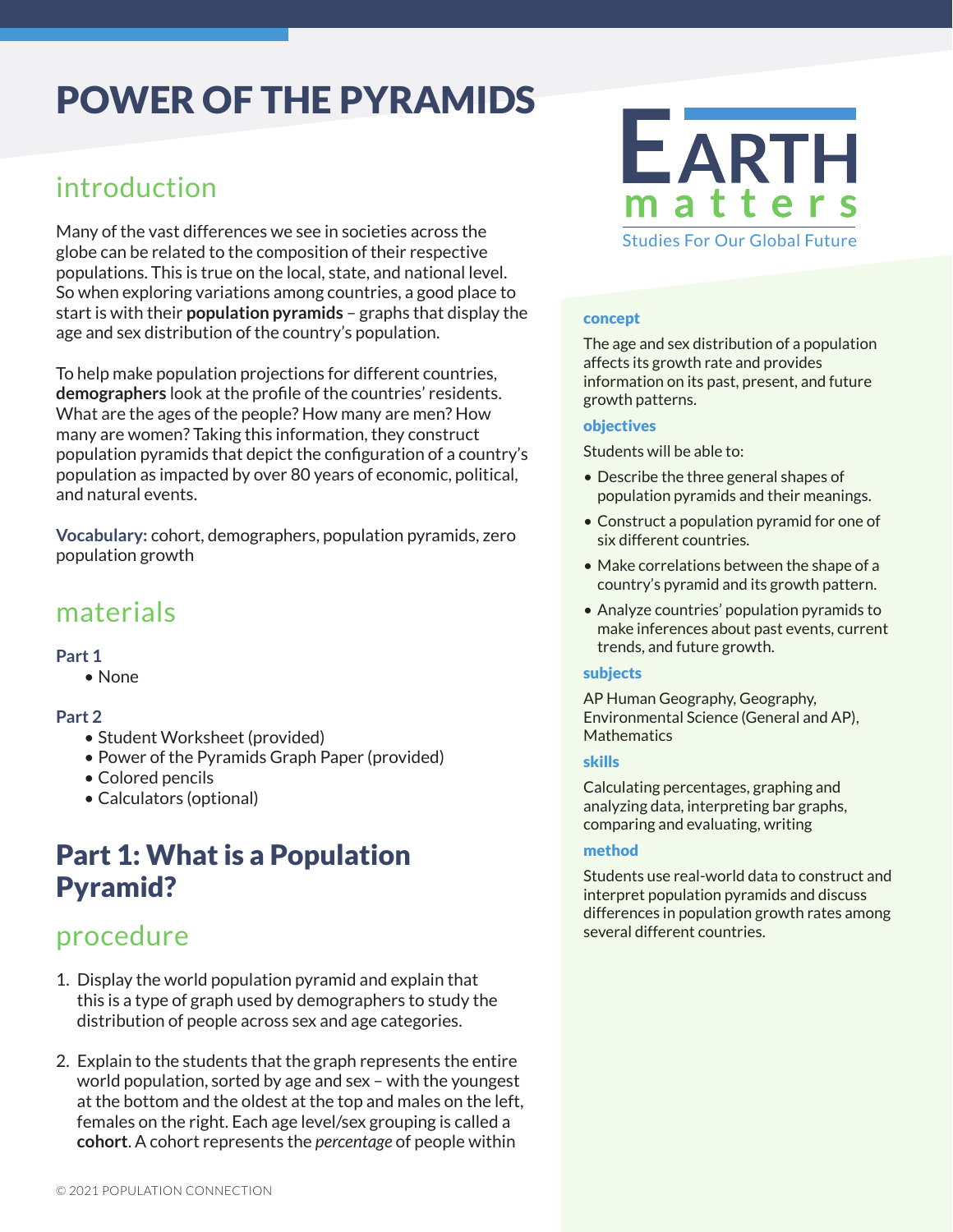that sex and age range within the population. So on the world population pyramid, we can see that 4.5 percent of the global population is made up of males aged 0-4.

- 3. Ask the students the following comprehension questions and allow them time to ask their own questions.
	- a. What is the largest age cohort and how can you tell? *Answer: 0-4 year old males; that bar extends furthest from the center axis.*
	- b. What cohort makes up 4 percent of the global population? *Answer: 15-19 year old males.*
	- c. Where are you represented on the pyramid? What percentage does your cohort represent? *Answers will vary.*
	- d. Are there currently more old people or young people living on the planet? How can you tell? *Answer: More young people. The cohorts for young ages extend out further than the cohort bars for elderly people.*
- 4. Discuss the shape of the world population pyramid and ask students if they think the graph represents a population that is growing or shrinking and their reasoning.
- 5. Now display the world population pyramid showing the age intervals grouped into reproductive categories.

Explain that the percentage of a population that falls within each reproductive category provides clues to the population's future growth. As such, the shape of a population pyramid reveals a lot about how a population is growing.



Source: United States Census Bureau, International Database



Source: United States Census Bureau, International Database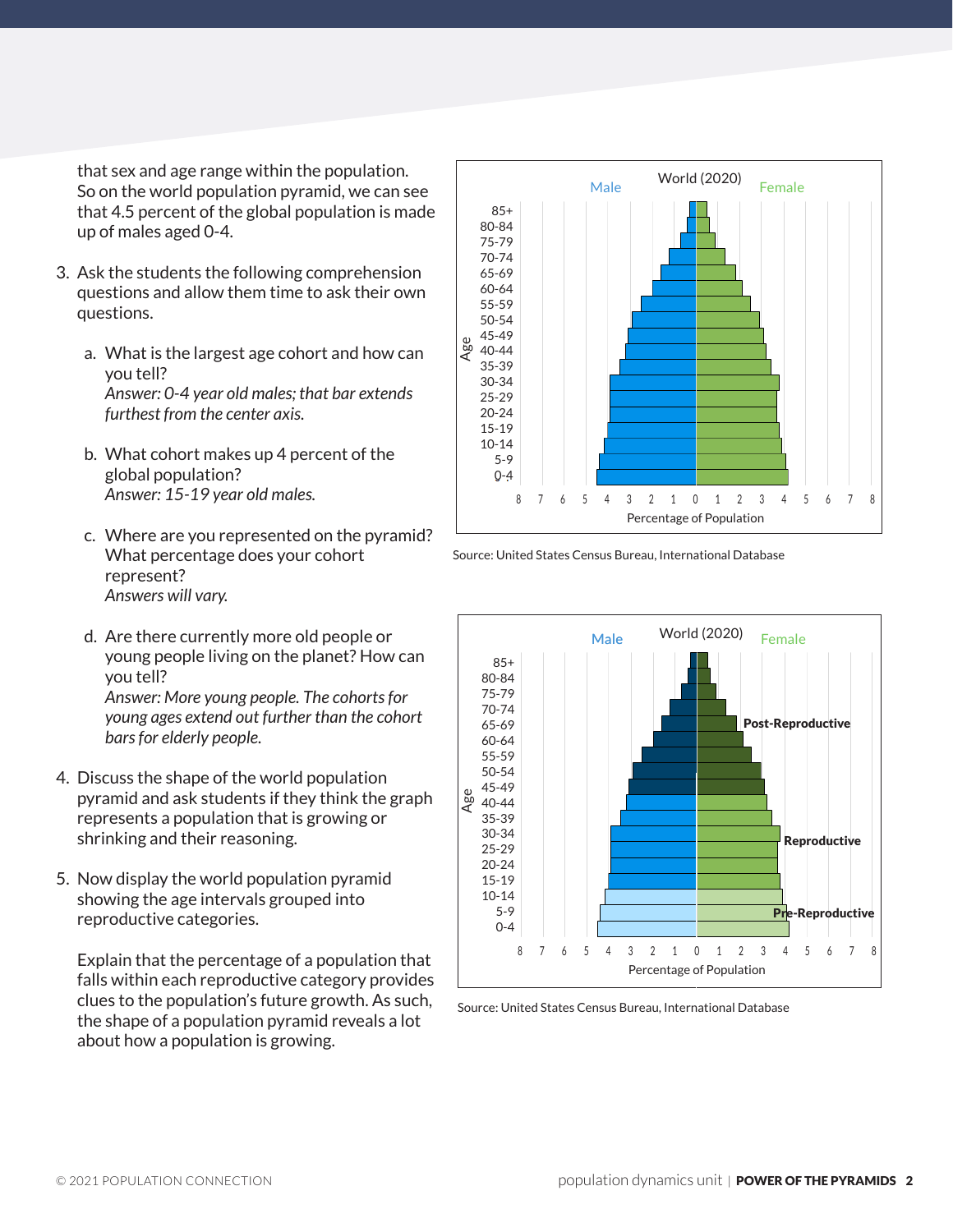- 6. Display the three sample population pyramids below.
	- **Graph 1: Expanding Ethiopia.** The triangular shape reflects a growing population. A significant percentage of people are in the pre-reproductive age groups. As those children age and enter their reproductive years and start having children of their own, the population will almost surely grow.
	- **Graph 2: Stable New Zealand.** The rectangular shape shows a stable population. There is a fairly even distribution of people across each age group. Generations are replacing each other so the population will not grow or shrink.
	- **Graph 3: Diminishing Japan.** The cup shape shows a shrinking population. The largest percentage of people are in their post-reproductive years and no longer having children. As fewer and fewer people reach reproductive age, the size of the population will decrease.





Graph 3



Source: United States Census Bureau, International Database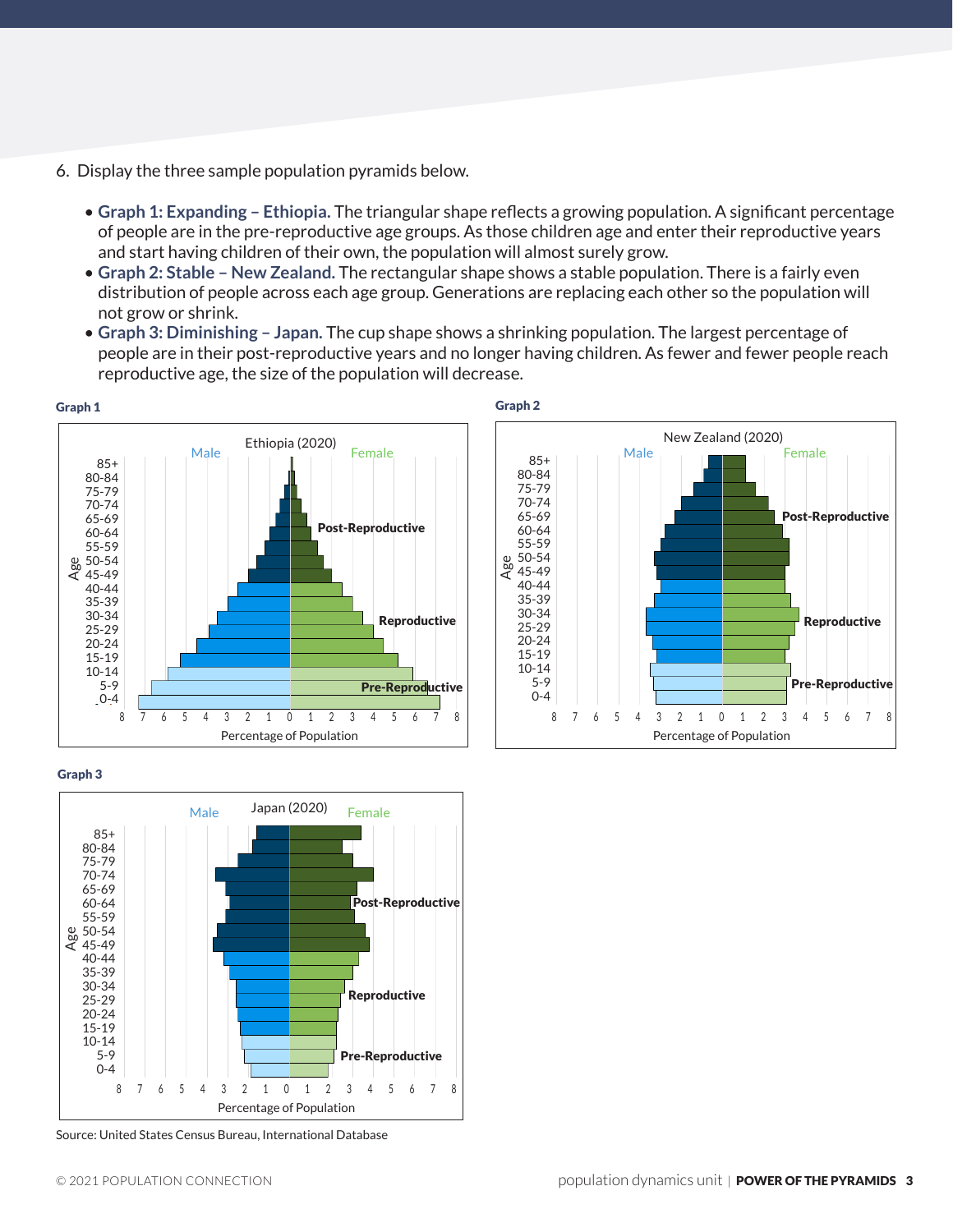## Part 2: Exploring Pyramids from Across the Globe

### procedure

- 1. Distribute the Student Worksheet and the Pyramid Graph Paper to each student and assign them one of the six countries. If you'd prefer, students can work in pairs.
- 2. The figures on the Worksheet are the population of each age group within each sex for each particular country. In order to construct the country's pyramid, students must first calculate the percentage of the population of each sex in each age group.

Example: According to the Worksheet, the total population of the United States in 2020 was 332,639,102. The population of U.S. males aged 0-4 was 10,445,659.

 $\frac{10,445,659}{222,422,422}$  = .031 or 3.1% 332,639,102

Students should complete these calculations for each cohort.

- 3. Model how to construct a population pyramid. You may want to project a blank sheet of Pyramid Graph Paper with a data sheet on the board using a document camera or Smartboard.
- 4. Students construct a population pyramid for their assigned country by graphing the percentage data onto the Pyramid Graph Paper.
- 5. Choose one completed pyramid from each country to display for the class.

Answers to Student Worksheet

*See Answer Key for the Population Pyramids and Student Worksheet*

#### discussion questions

1. Can you tell from the data if there are more male or female babies in each country?

*Yes, there are more male babies. There is a slightly greater probability of giving birth to male children. For every 100 girls born, there are about 105 boys born. For most countries, this 5 percent difference is reflected in the numbers on the data sheet. There are two countries in this set (India and China) where the sex difference is more pronounced. In India, there are nearly 11 percent more boys than girls ages 0-4 and in China there are 11.5 percent more boys than girls in that age group. This is due to sex selection based on a preference for sons.*

2. Can you tell from the graphs which country has the most people?

*No. The graphs represent 100 percent of the population of each country broken down by age groups.*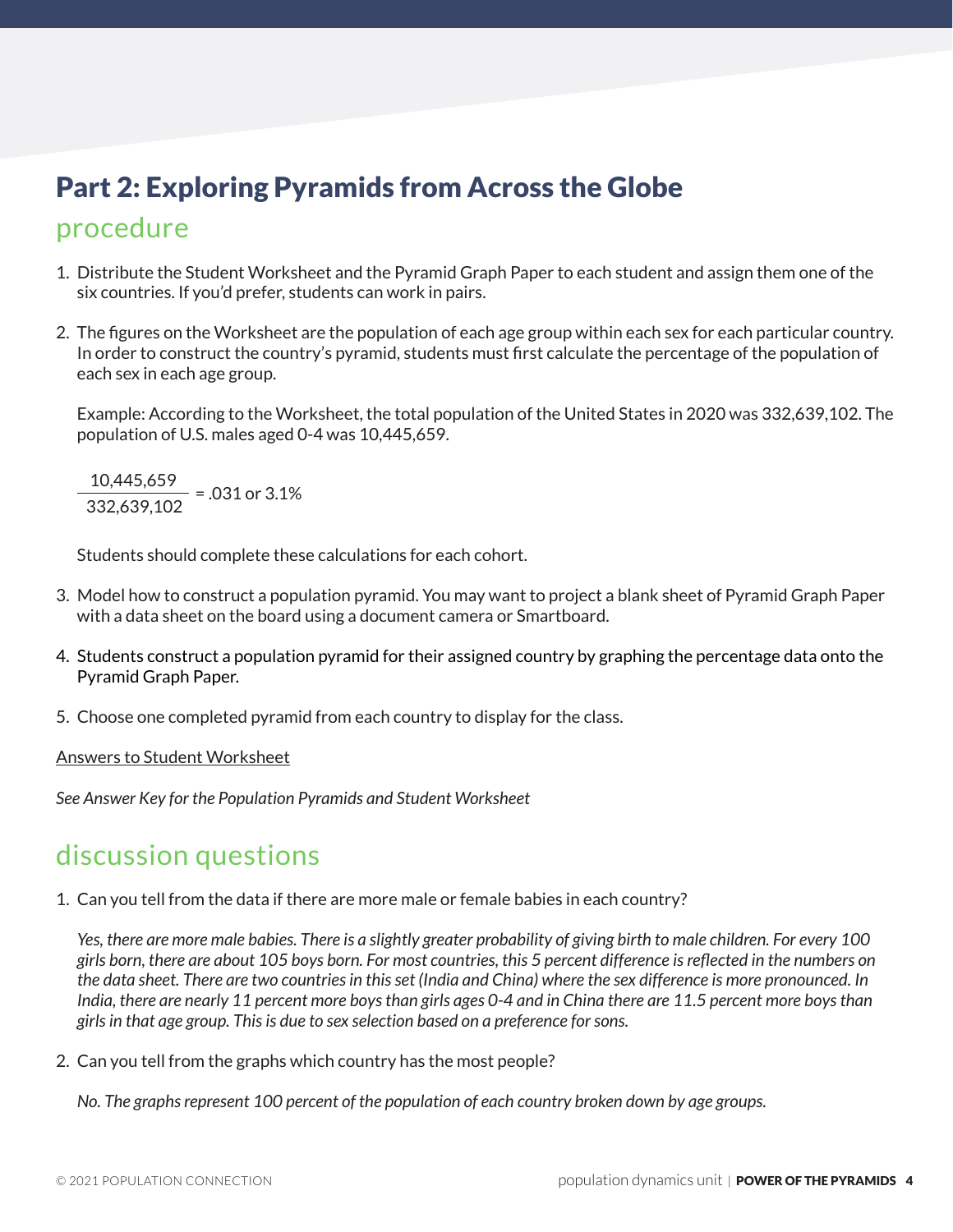*Demographers typically use the percentage data instead of the raw data so that each pyramid fits on the same size grid and can be compared to other population pyramids.*

3. Are there more elderly females or males? Why might that be the case?

*There are more elderly females. Throughout the world, life expectancy for females is higher than for males. This is due to a number of genetic and social factors. In general, males are more predisposed to certain health risks than females. Also, males make up the majority of the military and are more likely to die during wars.*

4. If you had a business and wanted to capitalize on your information about the population age distribution for the United States, what would you sell and why? What about a business in Nigeria? A business in Germany?

*United States – Answers should include any products for people between 25-34 or 55-64 because they make up the largest percentages of people. Nigeria – Answers should include any products for children and infants. Germany – Answers should include any products for older people.*

5. Which of the six countries is growing the fastest? How do you know? Can you think of any other information we can infer from the pyramid shape?

*Nigeria is growing the fastest. It has the widest base, and the largest percentage of the population in pre-reproductive and reproductive years. Population growth occurs when the segment of the population currently in its childbearing years (ages 15-44; bars 4-9 on the graphs) has produced a generation larger than itself (bars 1-3). The triangular pyramid shape also indicates that a relatively small proportion of the population is elderly – the bars at the top of the graph are very small – and could mean that life expectancy is low.*

6. Looking at the pyramids, which countries appear to have the slowest rates of population growth? How can you tell?

*Germany has the slowest population growth with over half of the country's population in their post-reproductive years. The pyramid is inverted with a wide top and thin base showing that 53 percent of the population is over the age of 45 (bars 10-18 on the graphs). The United States is also growing slowly. The graph is closer to a rectangle than a pyramid, showing more uniform population size across the age groups and therefore a more stable population.*

7. Which country would you suspect is closest to **zero population growth**?

*Zero population growth (ZPG) occurs when a country's birth rate and death rate are roughly equal. If there is significant migration in or out of the country, that must be taken into account as well. Though the graphs do not display birth and death rates, we can reason by their shapes, that Germany and the U.S. are closest to reaching ZPG.*

8. What factors would change the shape of the pyramids in the future?

*A decrease in the birth rate. The people in their childbearing years would be having fewer children, and therefore, be producing a generation more similar in size to itself. This would change the shape of the graph over time from a pyramid to more of a rectangle, indicating a more stable population. Additionally, as life expectancy increases and the proportion of older people increases, the top bars will expand.*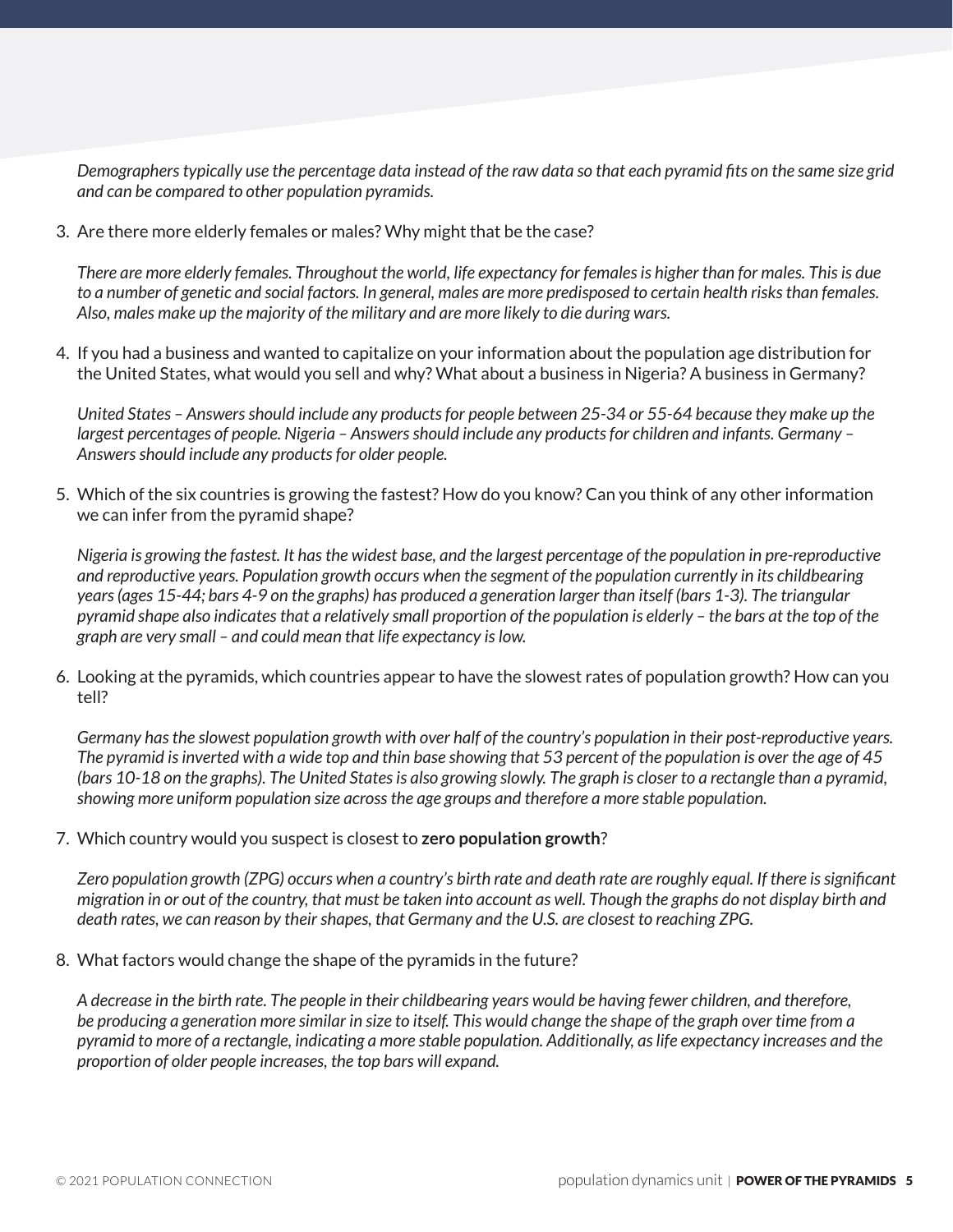9. There are two noticeable "bumps" on the U.S. population pyramid. What do these larger cohorts correspond to?

*The "bump" closer to the top of the pyramid reflects the baby boom generation – children born following World War II. (The baby boom generation includes those born between 1946 and 1964. ) The "bump" lower down the pyramid is an echo boom – the children of baby boomers.*

10. China's population pyramid is the most varied of the six. Can you think of any historic events from the past 85 years that helped shape the Chinese pyramid?

*In the early 1950s, Chinese women were having an average of six children. Then the Great Leap Forward (1958- 1962), a national campaign that moved many agricultural workers into industries, created widespread famine and an estimated 20-40 million people died of starvation. The years of the Great Leap Forward are the only time in modern Chinese history that more people died than were born, as both fewer babies were born and the death rate rapidly increased. These years, included in the 55-64 age cohorts on the graph, are disproportionately smaller compared to other generations. Older cohorts were once larger than those born during the famine. As the Chinese population has aged, more members of the older cohorts have died of other causes, and the older cohorts have correspondingly shrunk.*

*The Chinese population continued to grow in the 1960s and 1970s and in 1980, the one-child policy was put in place. The birth rate dropped as many people were allowed only one child, and this is reflected in the cohorts for ages 40-44. The one-child policy remained until 2016. The larger percentages for the 25-34 year old cohorts are an "echo boom," the children of those in the 45-54 age cohorts.*

11. Which of the three general pyramid shapes would you use to describe India's population pyramid? What does this mean for India's future growth?

*The top portion of India's pyramid is triangular while the bottom portion is rectangular. This shows that in years past, India was growing significantly with each younger cohort larger than its predecessor. In more recent years, India's growth has slowed and we see that the bottom four cohorts are more evenly balanced.*

*It is important to note that India's population is still increasing and will do so until the birth rate (currently 20) and death rate (currently 6) are equal.*

12. Compare and contrast the population pyramids of Nigeria and Guatemala. How are they similar/different and what does this mean for each countries' future growth?

*The pyramids for both Nigeria and Guatemala are generally a triangle shape – the base of each is much wider than its top, and every younger cohort is larger than its predecessor. So we know that both countries are growing.*

*However, we can see in the pyramid for Guatemala that younger cohorts are showing less variation. For instance, compare the male 0-4 cohort with the male 15-19 cohort within each pyramid. There is a small difference between these two cohorts on the Guatemala pyramid of only 0.4 percent (5.9 vs. 5.5), while on the Nigerian pyramid the difference is 1.5 percent (7.9 vs. 6.4). Less variation between the younger cohorts shows the pyramid of Guatemala is starting to become more rectangular and, as such, the population will most likely grow at a slower rate.*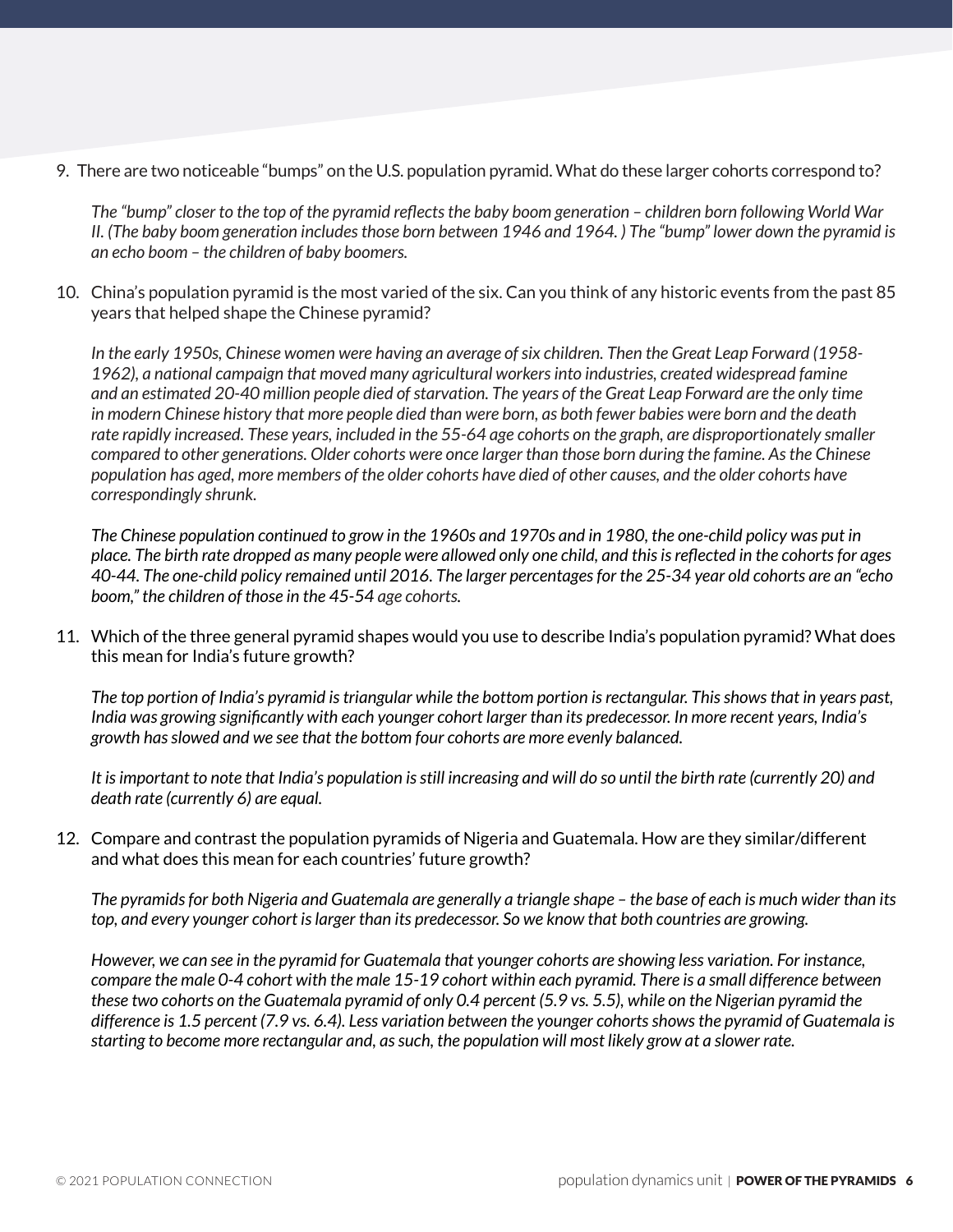#### assessment

Provide students with a population pyramid from the Census Bureau's International Data Base ([www.census.](https://www.census.gov/data-tools/demo/idb/) [gov/data-tools/demo/idb/](https://www.census.gov/data-tools/demo/idb/)). To find a pyramid, select a country on the left sidebar, and scroll down to the pyramid graph under "Patterns and Trends." Students write a paragraph or two analyzing the pyramid. They should describe the pyramid's shape, explain what that shape means, and hypothesis what sort of growth patterns the country might expect in the future.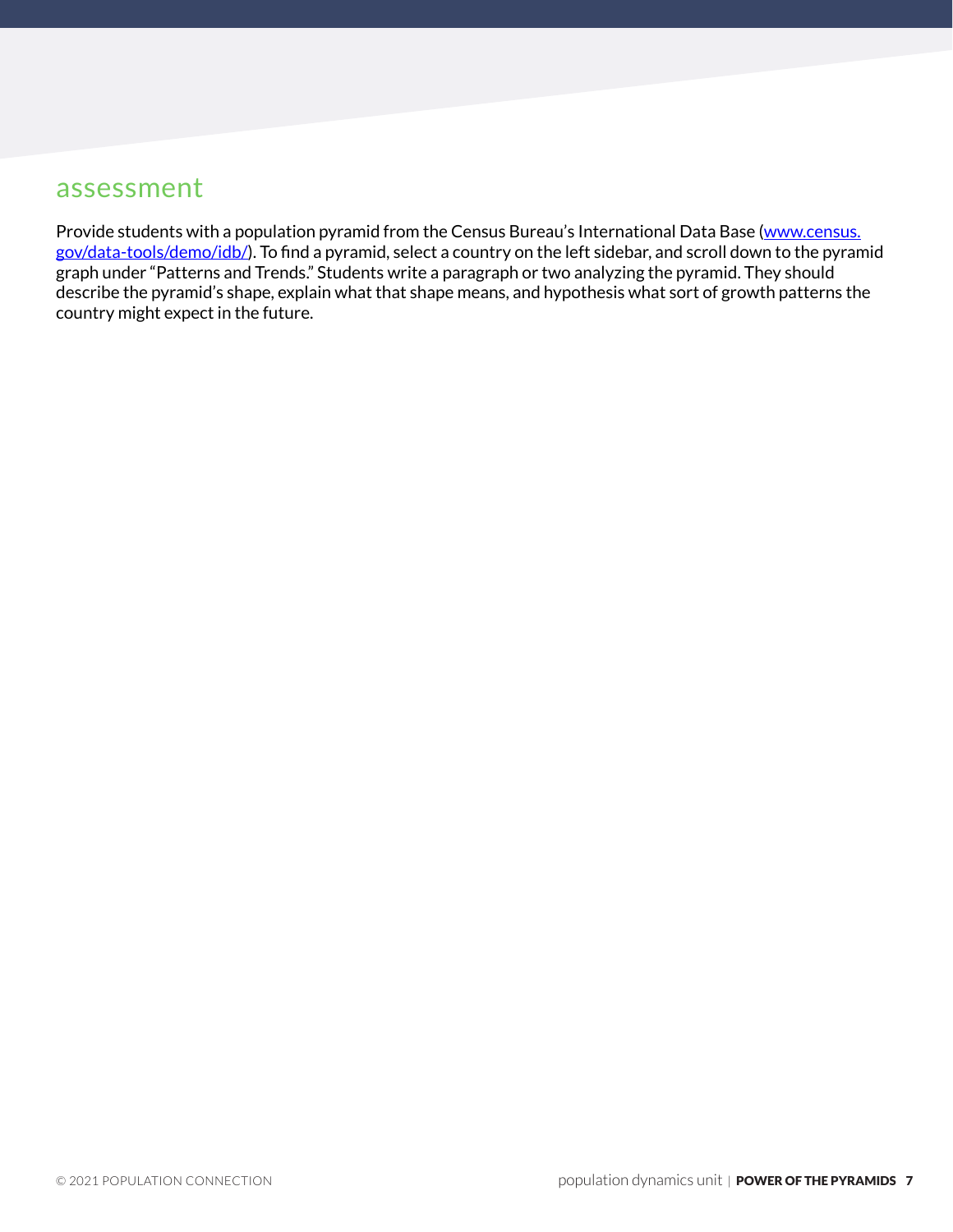### POWER OF THE PYRAMIDS | student worksheet

**Name: Date: Date: Date: Date: Date: Date: Date: Date: Date: Date: Date: Date: Date: Date: Date: Date: Date: Date: Date: Date: Date: Date: Date: Date: Date: Date: Date:** 

| <b>UNITED STATES (2020)</b> |              |                   |                |                     |                     |               | <b>CHINA (2020)</b> |                |                     | <b>NIGERIA (2020)</b> |              |                   |                |                     |  |
|-----------------------------|--------------|-------------------|----------------|---------------------|---------------------|---------------|---------------------|----------------|---------------------|-----------------------|--------------|-------------------|----------------|---------------------|--|
| AGE<br><b>GROUP</b>         | <b>MALES</b> | <b>MALES</b><br>% | <b>FEMALES</b> | <b>FEMALES</b><br>% | AGE<br><b>GROUP</b> | <b>MALES</b>  | <b>MALES</b><br>%   | <b>FEMALES</b> | <b>FEMALES</b><br>% | AGE<br><b>GROUP</b>   | <b>MALES</b> | <b>MALES</b><br>% | <b>FEMALES</b> | <b>FEMALES</b><br>% |  |
| $0 - 4$                     | 10,445,659   |                   | 9,992,880      |                     | $0 - 4$             | 43,933,770    |                     | 38,898,766     |                     | $0 - 4$               | 16,813,967   |                   | 16,053,449     |                     |  |
| $5 - 9$                     | 10,325,131   |                   | 9,875,278      |                     | $5 - 9$             | 43,303,522    |                     | 37,227,422     |                     | $5 - 9$               | 15,044,440   |                   | 14,423,094     |                     |  |
| $10 - 14$                   | 10,603,765   |                   | 10,166,213     |                     | $10 - 14$           | 42,059,047    |                     | 35,656,239     |                     | $10 - 14$             | 13,713,331   |                   | 13,198,226     |                     |  |
| $15-19$                     | 10,732,423   |                   | 10,305,932     |                     | $15-19$             | 40,312,118    |                     | 34,191,682     |                     | $15 - 19$             | 12,130,595   |                   | 11,720,651     |                     |  |
| $20 - 24$                   | 11,198,945   |                   | 10,700,531     |                     | $20 - 24$           | 45,817,723    |                     | 39,684,466     |                     | $20 - 24$             | 9,892,065    |                   | 9,638,102      |                     |  |
| 25-29                       | 12,029,149   |                   | 11,482,838     |                     | 25-29               | 53,218,977    |                     | 48,128,777     |                     | $25 - 29$             | 7,850,577    |                   | 7,734,216      |                     |  |
| 30-34                       | 11,649,087   |                   | 11,330,329     |                     | 30-34               | 64,173,087    |                     | 62,018,343     |                     | 30-34                 | 6,751,995    |                   | 6,718,188      |                     |  |
| 35-39                       | 10,990,413   |                   | 10,931,596     |                     | 35-39               | 50,883,009    |                     | 48,596,175     |                     | 35-39                 | 5,944,240    |                   | 5,948,352      |                     |  |
| 40-44                       | 10,168,231   |                   | 10,261,555     |                     | $40 - 44$           | 47,096,321    |                     | 45,387,943     |                     | 40-44                 | 5,013,838    |                   | 5,014,734      |                     |  |
| 45-49                       | 9,947,289    |                   | 10,157,342     |                     | 45-49               | 58,099,063    |                     | 56,128,753     |                     | 45-49                 | 4,044,321    |                   | 4,037,313      |                     |  |
| 50-54                       | 10,109,501   |                   | 10,400,905     |                     | 50-54               | 60,319,274    |                     | 58,451,566     |                     | 50-54                 | 3,203,942    |                   | 3,233,671      |                     |  |
| 55-59                       | 10,598,811   |                   | 11,172,941     |                     | 55-59               | 48,010,856    |                     | 47,409,493     |                     | 55-59                 | 2,475,859    |                   | 2,552,575      |                     |  |
| 60-64                       | 10,091,925   |                   | 10,918,867     |                     | 60-64               | 36,816,789    |                     | 36,148,014     |                     | 60-64                 | 1,851,988    |                   | 1,961,689      |                     |  |
| 65-69                       | 8,491,889    |                   | 9,538,282      |                     | 65-69               | 34,411,322    |                     | 35,544,771     |                     | 65-69                 | 1,374,968    |                   | 1,501,109      |                     |  |
| 70-74                       | 6,836,985    |                   | 7,922,281      |                     | 70-74               | 22,080,119    |                     | 23,360,749     |                     | 70-74                 | 979,963      |                   | 1,085,776      |                     |  |
| 75-79                       | 4,502,437    |                   | 5,550,601      |                     | 75-79               | 13,084,854    |                     | 14,835,509     |                     | 75-79                 | 593,642      |                   | 672,316        |                     |  |
| 80-84                       | 2,764,750    |                   | 3,743,461      |                     | 80-84               | 7,738,618     |                     | 9,800,033      |                     | 80-84                 | 274,821      |                   | 331,556        |                     |  |
| $85+$                       | 2,418,086    |                   | 4,282,794      |                     | $85+$               | 4,271,577     |                     | 6,917,230      |                     | $85+$                 | 105,689      |                   | 143,044        |                     |  |
| Total                       | 332,639,102  |                   |                |                     |                     | 1,394,015,977 |                     |                |                     |                       | 214,028,302  |                   |                |                     |  |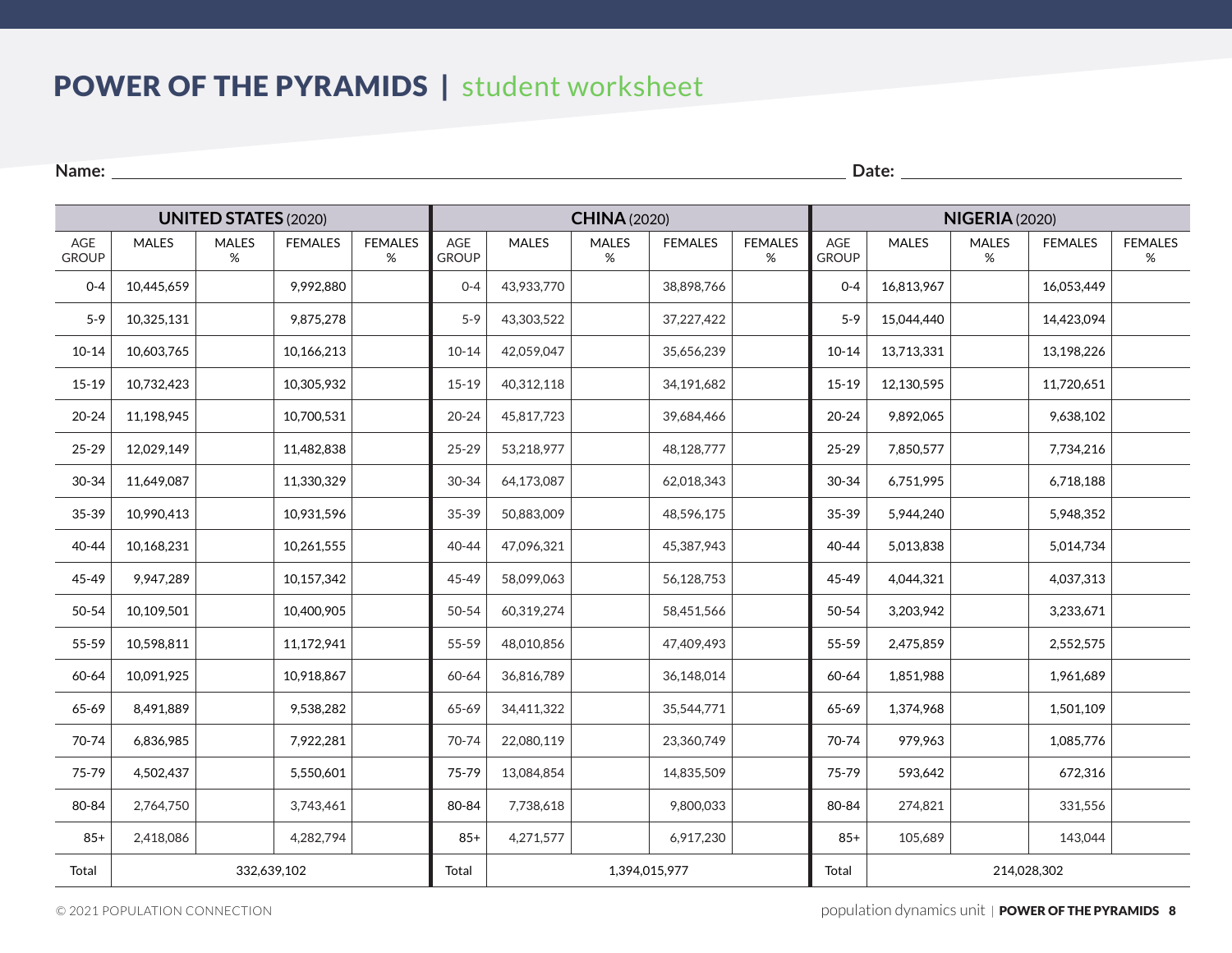### POWER OF THE PYRAMIDS | student worksheet page 2

**Name: Date: Date: Date: Date: Date: Date: Date: Date: Date: Date: Date: Date: Date: Date: Date: Date: Date: Date: Date: Date: Date: Date: Date: Date: Date: Date: Date:** 

| <b>GUATEMALA (2020)</b> |              |                   |                |                        | <b>GERMANY</b> (2020) |              |                      |                |                        |                     | <b>INDIA</b> (2020) |                      |                |                        |  |
|-------------------------|--------------|-------------------|----------------|------------------------|-----------------------|--------------|----------------------|----------------|------------------------|---------------------|---------------------|----------------------|----------------|------------------------|--|
| AGE<br><b>GROUP</b>     | <b>MALES</b> | <b>MALES</b><br>% | <b>FEMALES</b> | <b>FEMALES</b><br>$\%$ | AGE<br><b>GROUP</b>   | <b>MALES</b> | <b>MALES</b><br>$\%$ | <b>FEMALES</b> | <b>FEMALES</b><br>$\%$ | AGE<br><b>GROUP</b> | <b>MALES</b>        | <b>MALES</b><br>$\%$ | <b>FEMALES</b> | <b>FEMALES</b><br>$\%$ |  |
| $0 - 4$                 | 1,010,695    |                   | 968,598        |                        | $0 - 4$               | 1,776,761    |                      | 1,684,135      |                        | $0 - 4$             | 61,476,291          |                      | 54,844,472     |                        |  |
| $5 - 9$                 | 996,756      |                   | 959,055        |                        | $5 - 9$               | 1,761,223    |                      | 1,669,702      |                        | $5 - 9$             | 61,662,844          |                      | 54,471,426     |                        |  |
| $10 - 14$               | 936,694      |                   | 905,779        |                        | $10 - 14$             | 1,764,866    |                      | 1,672,026      |                        | $10 - 14$           | 61,877,954          |                      | 54,528,674     |                        |  |
| $15 - 19$               | 869,188      |                   | 852,395        |                        | $15-19$               | 1,884,828    |                      | 1,792,996      |                        | $15 - 19$           | 62,153,754          |                      | 54,704,937     |                        |  |
| $20 - 24$               | 836,542      |                   | 831,151        |                        | $20 - 24$             | 2,127,584    |                      | 2,061,475      |                        | $20 - 24$           | 61,269,777          |                      | 54,034,843     |                        |  |
| 25-29                   | 762,843      |                   | 767,087        |                        | 25-29                 | 2,298,179    |                      | 2,253,770      |                        | 25-29               | 57,794,800          |                      | 51,429,767     |                        |  |
| 30-34                   | 647,084      |                   | 658,754        |                        | 30-34                 | 2,577,005    |                      | 2,526,601      |                        | 30-34               | 53,489,399          |                      | 48,939,213     |                        |  |
| 35-39                   | 537,577      |                   | 553,941        |                        | 35-39                 | 2,455,944    |                      | 2,450,154      |                        | 35-39               | 49,987,699          |                      | 46,481,566     |                        |  |
| 40-44                   | 458,964      |                   | 482,619        |                        | 40-44                 | 2,350,680    |                      | 2,351,081      |                        | 40-44               | 46,115,904          |                      | 43,539,933     |                        |  |
| 45-49                   | 378,759      |                   | 407,606        |                        | 45-49                 | 2,521,809    |                      | 2,501,884      |                        | 45-49               | 41,980,723          |                      | 40,396,572     |                        |  |
| 50-54                   | 280,706      |                   | 316,809        |                        | 50-54                 | 3,349,711    |                      | 3,286,927      |                        | 50-54               | 35,907,142          |                      | 35,055,268     |                        |  |
| 55-59                   | 238,627      |                   | 272,111        |                        | 55-59                 | 3,433,935    |                      | 3,390,809      |                        | 55-59               | 29,320,623          |                      | 29,052,650     |                        |  |
| 60-64                   | 192,790      |                   | 224,632        |                        | 60-64                 | 2,863,951    |                      | 2,925,215      |                        | 60-64               | 23,124,194          |                      | 23,394,388     |                        |  |
| 65-69                   | 149,151      |                   | 174,219        |                        | 65-69                 | 2,384,833    |                      | 2,582,179      |                        | 65-69               | 17,324,501          |                      | 18,037,720     |                        |  |
| 70-74                   | 104,288      |                   | 121,664        |                        | 70-74                 | 1,839,689    |                      | 2,071,543      |                        | 70-74               | 12,027,804          |                      | 13,112,207     |                        |  |
| 75-79                   | 63,790       |                   | 78,431         |                        | 75-79                 | 1,649,406    |                      | 2,033,966      |                        | 75-79               | 7,415,100           |                      | 8,646,670      |                        |  |
| 80-84                   | 30,367       |                   | 41,330         |                        | 80-84                 | 1,356,200    |                      | 1,885,712      |                        | 80-84               | 3,676,445           |                      | 4,727,348      |                        |  |
| $85+$                   | 15,864       |                   | 26,422         |                        | $85+$                 | 918,745      |                      | 1,704,138      |                        | $85+$               | 1,610,609           |                      | 2,480,030      |                        |  |
| 17,153,288<br>Total     |              |                   |                |                        | Total                 | 80,159,662   |                      |                |                        |                     | 1,326,093,247       |                      |                |                        |  |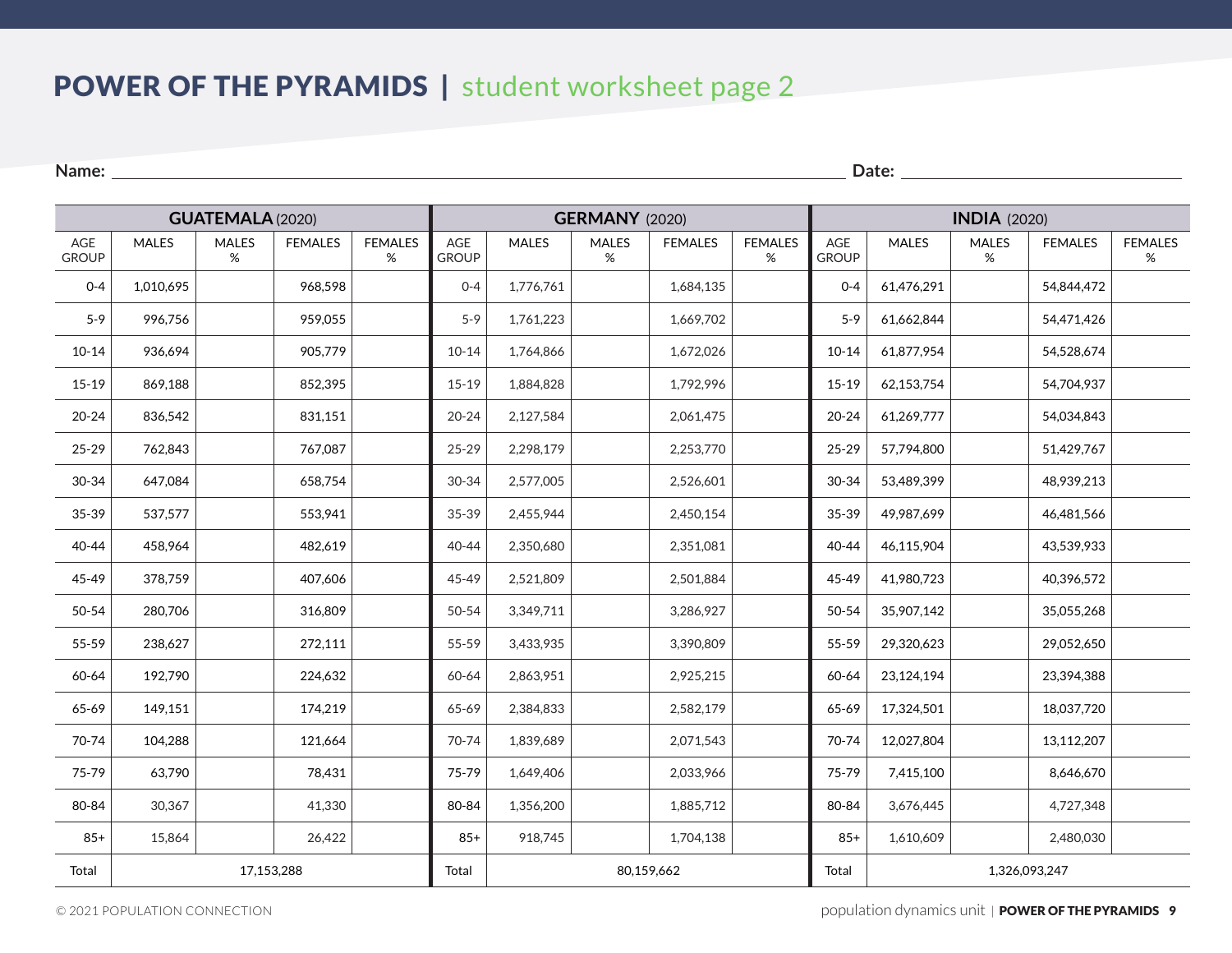# POWER OF THE PYRAMIDS | graph paper

| Name: |  |  |
|-------|--|--|

**Name: Date:**

**Country**

|           |                                  |                  |                  | <b>Male</b>      |                                     |                  |                  |                  |              |                  |                  |                  |                  | <b>Female</b>    |                  |                |            |           |
|-----------|----------------------------------|------------------|------------------|------------------|-------------------------------------|------------------|------------------|------------------|--------------|------------------|------------------|------------------|------------------|------------------|------------------|----------------|------------|-----------|
| $85+$     | $\ddot{}$                        | $\pm$            | $\pm$            | $\boldsymbol{+}$ | $\ddagger$                          | $\boldsymbol{+}$ | $\boldsymbol{+}$ | $\boldsymbol{+}$ |              | $\ddot{}$        | $\pm$            | $\boldsymbol{+}$ | ┿                | ┿                | ┿                | $\ddagger$     | $\ddagger$ | $85+$     |
| 80-84     | $\! + \!$                        | $\boldsymbol{+}$ | $\boldsymbol{+}$ | $\ddagger$       | $\ddagger$                          | $\ddagger$       | $\ddagger$       | $\boldsymbol{+}$ |              | $\boldsymbol{+}$ | $\ddagger$       | $\ddagger$       | $\boldsymbol{+}$ | $\boldsymbol{+}$ | $\ddagger$       | $\ddagger$     | $\ddagger$ | 80-84     |
| 75-79     | $\begin{array}{c} + \end{array}$ | $\pmb{+}$        | $\boldsymbol{+}$ | $\ddot{}$        | $\ddagger$                          | $\pmb{+}$        | $\boldsymbol{+}$ | $\boldsymbol{+}$ |              | $\boldsymbol{+}$ | $\boldsymbol{+}$ | $\pmb{+}$        | $\ddot{}$        | $\pmb{+}$        | $\mathbf +$      | $\ddagger$     | $\ddagger$ | 75-79     |
| 70-74     | $\ddagger$                       | $\pm$            | +                | $\ddot{}$        | $\ddot{}$                           | $\boldsymbol{+}$ | $\pmb{+}$        | $\boldsymbol{+}$ |              | $\ddag$          | $\ddot{}$        | $\ddot{}$        | $\ddot{}$        | $\ddot{}$        | $\ddot{}$        | $\ddot{}$      | $\ddot{}$  | 70-74     |
|           | $\ddagger$                       | $\boldsymbol{+}$ | $\boldsymbol{+}$ | $\boldsymbol{+}$ | $\boldsymbol{+}$                    | $\boldsymbol{+}$ | $\boldsymbol{+}$ | $\ddag$          |              | $\ddag$          | $\boldsymbol{+}$ | $\boldsymbol{+}$ | $\boldsymbol{+}$ | $\boldsymbol{+}$ | $\ddag$          | $\ddag$        | $\! + \!$  |           |
| 65-69     | $\color{red}{+}$                 | $\boldsymbol{+}$ | $\pm$            | $\ddot{}$        | $\ddagger$                          | $\boldsymbol{+}$ | $\ddot{}$        | $\boldsymbol{+}$ |              | $\ddag$          | $\pmb{+}$        | $\pmb{+}$        | $\boldsymbol{+}$ | $\pmb{+}$        | $\boldsymbol{+}$ | $\ddot{}$      | $\ddagger$ | 65-69     |
| 60-64     | $\ddot{}$                        | $\boldsymbol{+}$ | $\boldsymbol{+}$ | $\ddagger$       | $\ddagger$                          | $\boldsymbol{+}$ | $\ddagger$       | $\ddag$          |              | $\ddag$          | $\boldsymbol{+}$ | $\boldsymbol{+}$ | $\boldsymbol{+}$ | $\boldsymbol{+}$ | $\ddag$          | $\ddagger$     | $\ddagger$ | 60-64     |
| 55-59     | $\ddagger$                       | $\pm$            | $\pm$            | $\ddot{}$        | $\ddagger$                          | $\pm$            | $\boldsymbol{+}$ | $\boldsymbol{+}$ |              | $\ddag$          | $\boldsymbol{+}$ | $\pmb{+}$        | $\ddot{}$        | $\ddot{}$        | $\mathbf +$      | $\ddagger$     | $\ddagger$ | 55-59     |
| 50-54     | $\boldsymbol{+}$                 | $\pm$            | $\pm$            | $\ddot{}$        | $\ddot{}$                           | $\boldsymbol{+}$ | $\boldsymbol{+}$ | $\boldsymbol{+}$ |              | $\boldsymbol{+}$ |                  |                  | $\ddot{}$        |                  | $\ddot{}$        | $\ddagger$     | $\ddot{}$  | 50-54     |
| 45-49     |                                  |                  |                  |                  |                                     |                  |                  |                  |              |                  | $\pmb{+}$        | +                |                  | $\pmb{+}$        |                  |                |            | 45-49     |
| 40-44     | $\begin{array}{c} + \end{array}$ | $\boldsymbol{+}$ | $\boldsymbol{+}$ | $\boldsymbol{+}$ | $\boldsymbol{+}$                    | $\boldsymbol{+}$ | $\boldsymbol{+}$ | $\boldsymbol{+}$ |              | $\ddag$          | $\boldsymbol{+}$ | $\boldsymbol{+}$ | $\boldsymbol{+}$ | $\boldsymbol{+}$ | $\mathbf +$      | $\ddag$        | $\! + \!$  | 40-44     |
| 35-39     | $\! + \!$                        | $\boldsymbol{+}$ | $\boldsymbol{+}$ | $\boldsymbol{+}$ | $\ddagger$                          | $\boldsymbol{+}$ | $\boldsymbol{+}$ | $\boldsymbol{+}$ |              | $\ddag$          | $\pmb{+}$        | $\boldsymbol{+}$ | $\boldsymbol{+}$ | $\pmb{+}$        | $\boldsymbol{+}$ | $\ddot{}$      | $\ddagger$ | 35-39     |
| 30-34     | $\ddot{}$                        | $\boldsymbol{+}$ | $\boldsymbol{+}$ | $\ddagger$       | $\ddagger$                          | $\boldsymbol{+}$ | $\boldsymbol{+}$ | $\ddag$          |              | $\ddag$          | $\boldsymbol{+}$ | $\boldsymbol{+}$ | $\boldsymbol{+}$ | $\boldsymbol{+}$ | $\ddag$          | $\ddagger$     | $\ddagger$ | $30 - 34$ |
| 25-29     | $\ddagger$                       | $\ddot{}$        | $\ddot{}$        | ┿                | $\ddagger$                          | ┿                | $\boldsymbol{+}$ | $\boldsymbol{+}$ |              | $\ddag$          | $\pmb{+}$        | $\pmb{+}$        | $\ddot{}$        | $\ddot{}$        | $\ddot{}$        | $\pm$          | $\ddot{}$  | 25-29     |
| $20 - 24$ | $\ddagger$                       | $\boldsymbol{+}$ | $\boldsymbol{+}$ | $\ddagger$       | $\ddagger$                          | $\boldsymbol{+}$ | $\ddot{}$        | $\boldsymbol{+}$ |              | $\ddag$          | $\ddagger$       | $\boldsymbol{+}$ | $\ddot{}$        | $\pmb{+}$        | $\ddot{}$        | $\ddagger$     | $\ddot{}$  | $20 - 24$ |
| $15 - 19$ | $\color{red}{+}$                 | $\boldsymbol{+}$ | $\,{}^+$         | $\pmb{+}$        | $\boldsymbol{+}$                    | $\,{}^+$         | $\,{}^+$         | $\,{}^+$         |              | $\ddot{}$        | $\pmb{+}$        | +                | +                | $\boldsymbol{+}$ | $\mathbf +$      | $\pmb{+}$      | $\! + \!$  | $15-19$   |
| $10 - 14$ | $+$                              | $+$              |                  |                  | + + + + + + + + + + + + + + +       |                  |                  |                  |              |                  |                  |                  |                  |                  |                  |                |            | $10 - 14$ |
| $5-9$     | $+$                              |                  |                  |                  | $+$ + + + + + + + + + + + + + + + + |                  |                  |                  |              |                  |                  |                  |                  |                  |                  |                |            | $5-9$     |
| $0 - 4$   | $+$                              | $+$              | $+$              |                  |                                     |                  |                  |                  |              |                  |                  |                  |                  |                  |                  |                |            | $0 - 4$   |
|           |                                  |                  |                  |                  |                                     |                  |                  |                  |              |                  |                  |                  |                  |                  |                  |                |            |           |
|           | 8                                | 7 <sup>7</sup>   | 6 <sup>1</sup>   | 5 <sub>1</sub>   | 4 <sup>1</sup>                      | $3^{\circ}$      | $2^{\circ}$      | 1                | $\mathbf{0}$ | $1 \quad$        | $2^{\circ}$      | $3^{\circ}$      | 4 <sup>1</sup>   | 5 <sub>1</sub>   | 6 <sup>1</sup>   | 7 <sup>7</sup> | 8          |           |

**Percentage of Population**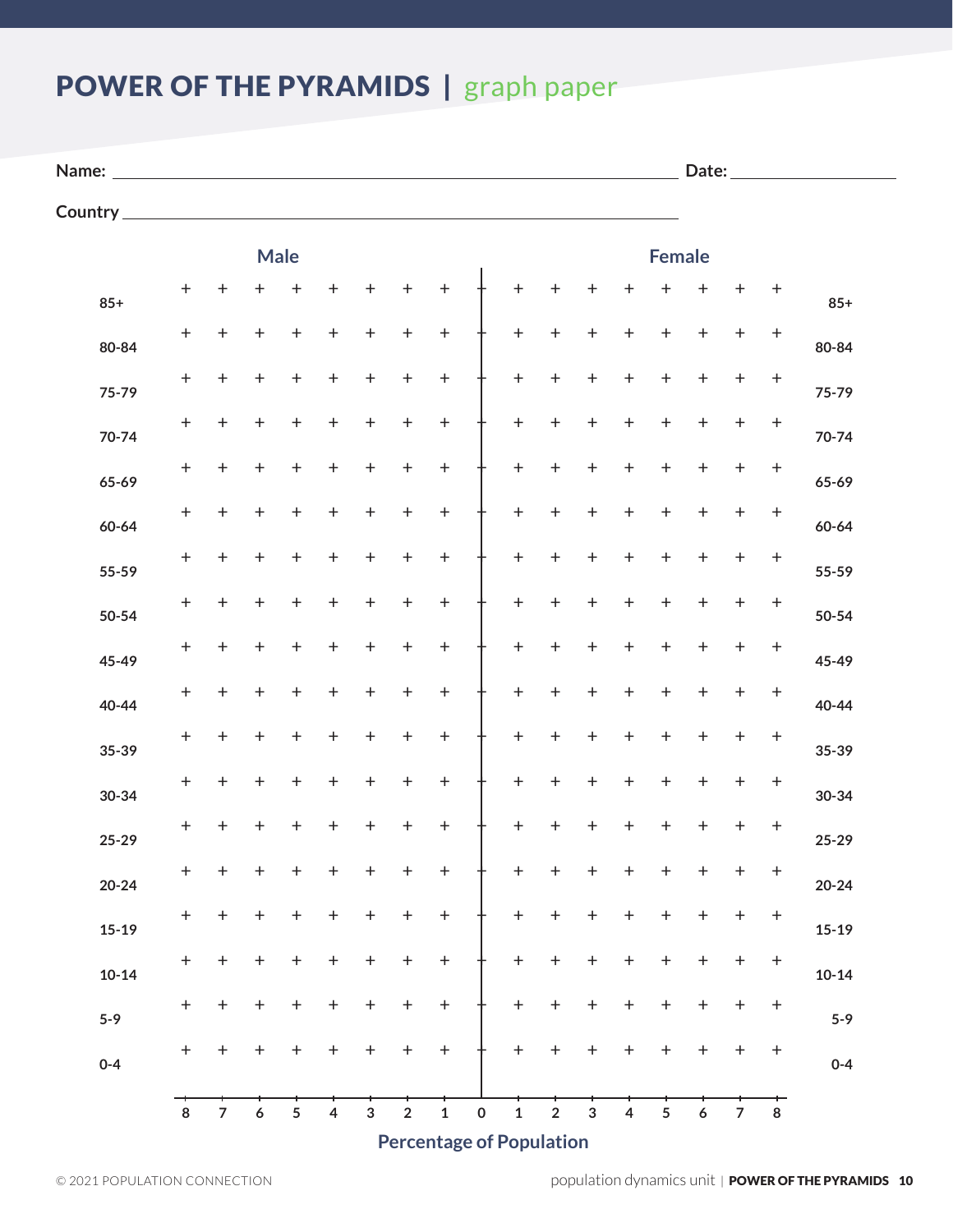### POPULATION PYRAMIDS | answer key

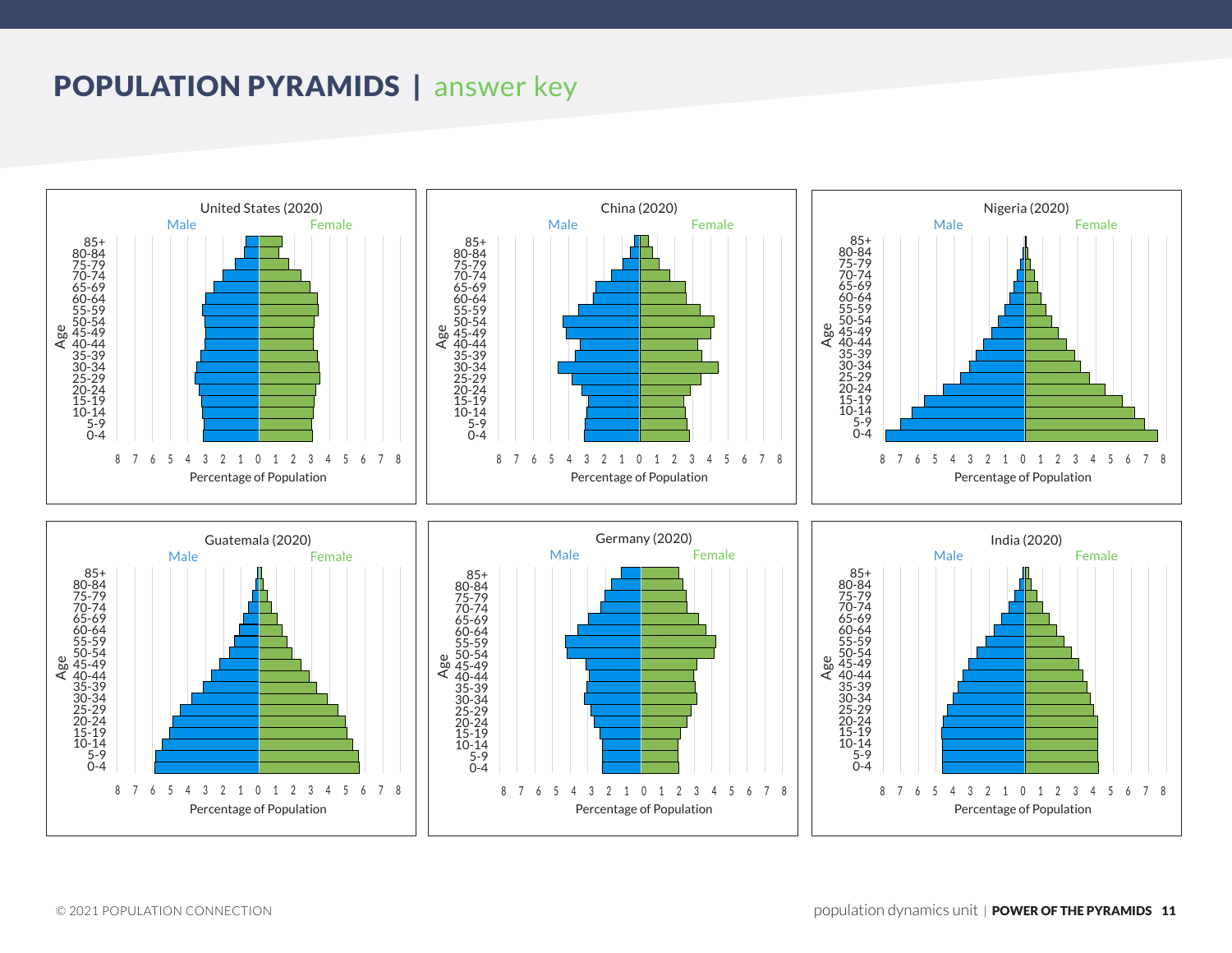# POWER OF THE PYRAMIDS | answer key

| <b>UNITED STATES (2020)</b> |              |                   |                |                     | <b>CHINA (2020)</b> |              |                   |                |                     |                     | <b>NIGERIA</b> (2020) |                   |                |                     |  |
|-----------------------------|--------------|-------------------|----------------|---------------------|---------------------|--------------|-------------------|----------------|---------------------|---------------------|-----------------------|-------------------|----------------|---------------------|--|
| AGE<br><b>GROUP</b>         | <b>MALES</b> | <b>MALES</b><br>% | <b>FEMALES</b> | <b>FEMALES</b><br>% | AGE<br><b>GROUP</b> | <b>MALES</b> | <b>MALES</b><br>% | <b>FEMALES</b> | <b>FEMALES</b><br>% | AGE<br><b>GROUP</b> | <b>MALES</b>          | <b>MALES</b><br>% | <b>FEMALES</b> | <b>FEMALES</b><br>% |  |
| $0 - 4$                     | 10,445,659   | 3.1%              | 9,992,880      | 3.0%                | $0 - 4$             | 43,933,770   | 3.2%              | 38,898,766     | 2.8%                | $0 - 4$             | 16,813,967            | 7.9%              | 16,053,449     | 7.5%                |  |
| $5 - 9$                     | 10,325,131   | 3.1%              | 9,875,278      | 3.0%                | $5 - 9$             | 43,303,522   | 3.1%              | 37,227,422     | 2.7%                | $5-9$               | 15,044,440            | 7.0%              | 14,423,094     | 6.7%                |  |
| $10 - 14$                   | 10,603,765   | 3.2%              | 10,166,213     | 3.1%                | $10 - 14$           | 42,059,047   | 3.0%              | 35,656,239     | 2.6%                | $10 - 14$           | 13,713,331            | 6.4%              | 13,198,226     | 6.2%                |  |
| $15 - 19$                   | 10,732,423   | 3.2%              | 10,305,932     | 3.1%                | $15 - 19$           | 40,312,118   | 2.9%              | 34,191,682     | 2.5%                | $15 - 19$           | 12,130,595            | 5.7%              | 11,720,651     | 5.5%                |  |
| $20 - 24$                   | 11,198,945   | 3.4%              | 10,700,531     | 3.2%                | $20 - 24$           | 45,817,723   | 3.3%              | 39,684,466     | 2.8%                | $20 - 24$           | 9,892,065             | 4.6%              | 9,638,102      | 4.5%                |  |
| 25-29                       | 12,029,149   | 3.6%              | 11,482,838     | 3.5%                | $25 - 29$           | 53,218,977   | 3.8%              | 48,128,777     | 3.5%                | $25 - 29$           | 7,850,577             | 3.7%              | 7,734,216      | 3.6%                |  |
| 30-34                       | 11,649,087   | 3.5%              | 11,330,329     | 3.4%                | 30-34               | 64,173,087   | 4.6%              | 62,018,343     | 4.4%                | 30-34               | 6,751,995             | 3.2%              | 6,718,188      | 3.1%                |  |
| 35-39                       | 10,990,413   | 3.3%              | 10,931,596     | 3.3%                | $35 - 39$           | 50,883,009   | 3.7%              | 48,596,175     | 3.5%                | 35-39               | 5,944,240             | 2.8%              | 5,948,352      | 2.8%                |  |
| 40-44                       | 10,168,231   | 3.1%              | 10,261,555     | 3.1%                | $40 - 44$           | 47,096,321   | 3.4%              | 45,387,943     | 3.3%                | 40-44               | 5,013,838             | 2.3%              | 5,014,734      | 2.3%                |  |
| 45-49                       | 9,947,289    | 3.0%              | 10,157,342     | 3.1%                | 45-49               | 58,099,063   | 4.2%              | 56,128,753     | 4.0%                | 45-49               | 4,044,321             | 1.9%              | 4,037,313      | 1.9%                |  |
| 50-54                       | 10,109,501   | 3.0%              | 10,400,905     | 3.1%                | 50-54               | 60,319,274   | 4.3%              | 58,451,566     | 4.2%                | 50-54               | 3,203,942             | 1.5%              | 3,233,671      | 1.5%                |  |
| 55-59                       | 10,598,811   | 3.2%              | 11,172,941     | 3.4%                | 55-59               | 48,010,856   | 3.4%              | 47,409,493     | 3.4%                | 55-59               | 2,475,859             | 1.2%              | 2,552,575      | 1.2%                |  |
| 60-64                       | 10,091,925   | 3.0%              | 10,918,867     | 3.3%                | 60-64               | 36,816,789   | 2.6%              | 36,148,014     | 2.6%                | 60-64               | 1,851,988             | 0.9%              | 1,961,689      | 0.9%                |  |
| 65-69                       | 8,491,889    | 2.6%              | 9,538,282      | 2.9%                | 65-69               | 34,411,322   | 2.5%              | 35,544,771     | 2.5%                | 65-69               | 1,374,968             | 0.6%              | 1,501,109      | 0.7%                |  |
| 70-74                       | 6,836,985    | 2.1%              | 7,922,281      | 2.4%                | 70-74               | 22,080,119   | 1.6%              | 23,360,749     | 1.7%                | 70-74               | 979,963               | 0.5%              | 1,085,776      | 0.5%                |  |
| 75-79                       | 4,502,437    | 1.4%              | 5,550,601      | 1.7%                | 75-79               | 13,084,854   | 0.9%              | 14,835,509     | 1.1%                | 75-79               | 593,642               | 0.3%              | 672,316        | 0.3%                |  |
| 80-84                       | 2,764,750    | 0.8%              | 3,743,461      | 1.1%                | 80-84               | 7,738,618    | 0.6%              | 9,800,033      | 0.7%                | 80-84               | 274,821               | 0.1%              | 331,556        | 0.2%                |  |
| $85+$                       | 2,418,086    | 0.7%              | 4,282,794      | 1.3%                | $85+$               | 4,271,577    | 0.3%              | 6,917,230      | 0.5%                | $85+$               | 105,689               | 0.0%              | 143,044        | 0.1%                |  |
| Total<br>332,639,102        |              |                   |                |                     |                     |              |                   | 1,394,015,977  |                     | Total               | 214,028,302           |                   |                |                     |  |